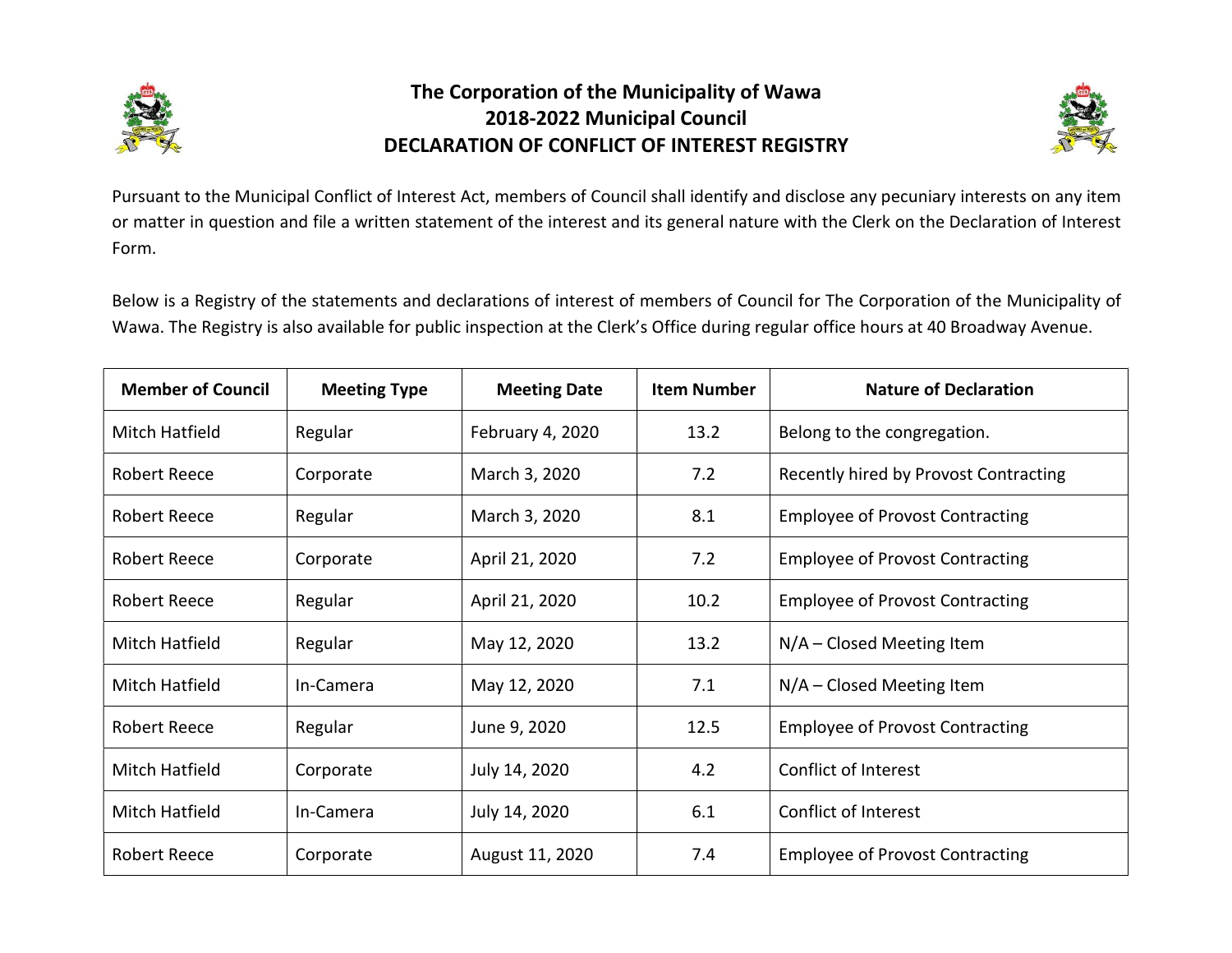| <b>Robert Reece</b>   | Regular                | August 11, 2020    | 10.2 | <b>Employee of Provost Contracting</b> |
|-----------------------|------------------------|--------------------|------|----------------------------------------|
| <b>Robert Reece</b>   | Regular                | September 15, 2020 | 12.4 | <b>Employee of Provost Contracting</b> |
| Ron Rody              | Regular                | November 3, 2020   | 12.7 | Shareholder                            |
| Ron Rody              | <b>Special Meeting</b> | February 18, 2021  | 4.2  | Conflict of Interest                   |
| <b>Mitch Hatfield</b> | <b>Special Meeting</b> | February 18, 2021  | 4.2  | Conflict of Interest                   |
| <b>Robert Reece</b>   | Corporate              | May 4, 2021        | 8.2  | <b>Employee of Provost Contracting</b> |
| <b>Robert Reece</b>   | Regular                | May 4, 2021        | 8.2  | <b>Employee of Provost Contracting</b> |
| <b>Robert Reece</b>   | Corporate              | June 1, 2021       | 7.3  | <b>Employee of Provost Contracting</b> |
| <b>Robert Reece</b>   | Regular                | June 1, 2021       | 11.1 | <b>Employee of Provost Contracting</b> |
| Ron Rody              | Regular                | June 15, 2021      | 11.1 | <b>Conflict of Interest</b>            |
| <b>Robert Reece</b>   | <b>Special Meeting</b> | June 24, 2021      | 7.3  | <b>Employee of Provost Contracting</b> |
| Cathy Cannon          | <b>Regular Meeting</b> | November 2, 2021   | 14.3 | Employee of Buck's Marina              |
| Cathy Cannon          | In-Camera Meeting      | November 2, 2021   | 7.1  | Employee of Buck's Marina              |
| Cathy Cannon          | <b>Regular Meeting</b> | November 16, 2021  | 14.4 | Employee of Buck's Marina              |
| Cathy Cannon          | In-Camera Meeting      | November 16, 2021  | 6.2  | Employee of Buck's Marina              |
| Cathy Cannon          | <b>Regular Meeting</b> | April 5, 2022      | 14.3 | Employee of Buck's Marina              |
| Cathy Cannon          | In-Camera Meeting      | April 5, 2022      | 7.4  | Employee of Buck's Marina              |
| Melanie Pilon         | <b>Regular Meeting</b> | May 3, 2022        | 13.7 | <b>Employee of Bell Canada</b>         |
| Cathy Cannon          | <b>Regular Meeting</b> | May 3, 2022        | 14.2 | Resident of neighbouring property      |